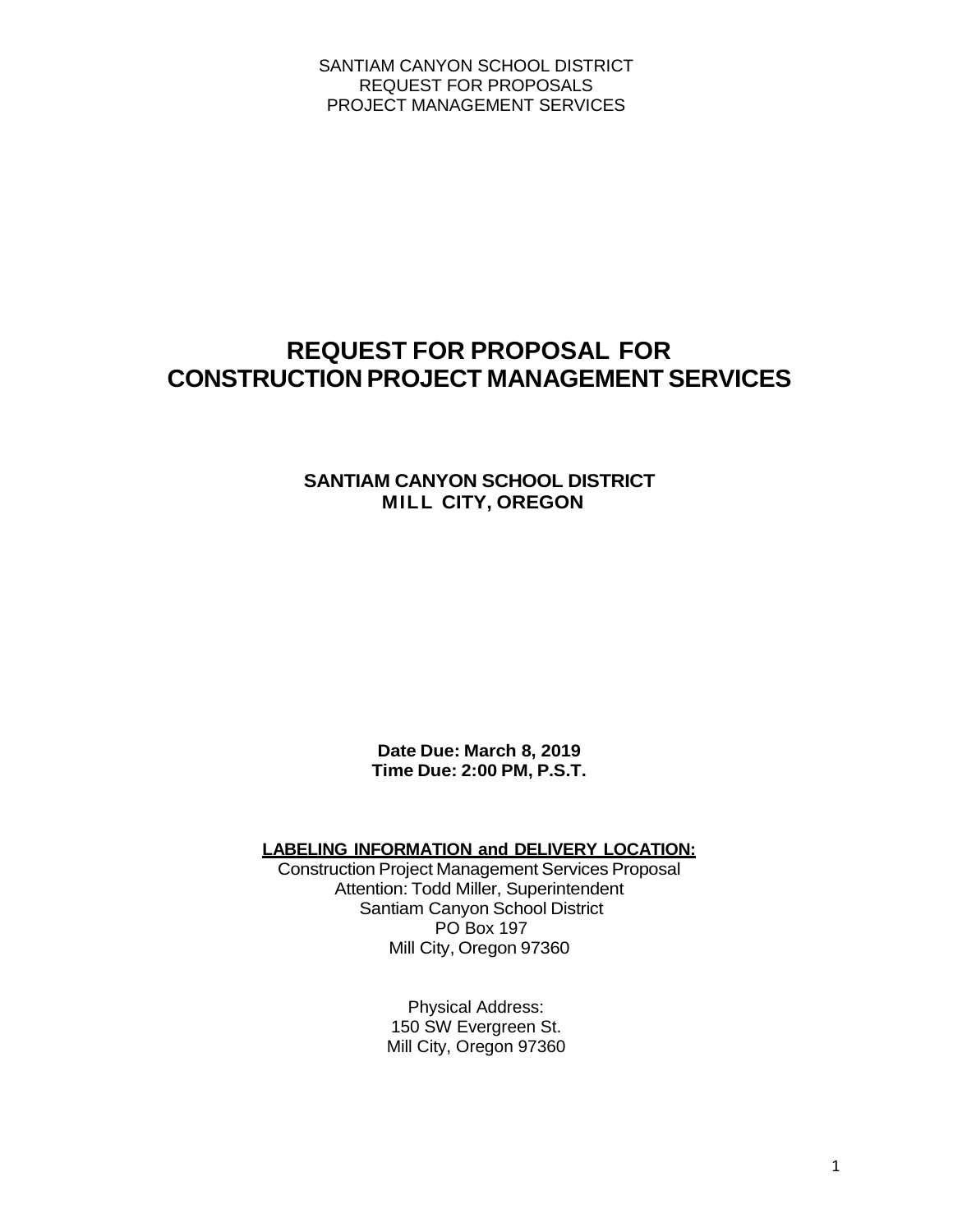## **REQUEST FOR PROPOSALS**

## **Project Management Services**

Santiam Canyon School District requests proposals from qualified firms for post-bond construction project management services in conjunction with construction and renovation projects. The District anticipates placing a bond measure before its voters in the May 2019 election. The Board of Directors has determined the exact projects that must be funded by a \$17,900,000 bond and the district holding a \$1,000,000 construction contingency.

The anticipated bond measure would provide funding for capital improvements and repairs and maintenance of existing facilities.

#### Scope of Projects:

Construction of new junior/ senior high school campus utilizing factory-built components, new practice gymnasium with locker rooms, demolition of existing high school buildings, and new elementary school cafeteria. Attached is a draft concept of a new junior/senior high school campus.

The District has worked with OH Planning for Facility Assessments and planning, Soderstrom Architects and HMK Company for current bond planning.

The District is seeking Project Management firm who will commence Design firm selection immediately. The Project goal is to have Design Firm and Project Management company working on project prior to the bond passage.

The District will want the Project Manager to provide recommendations on the appropriate project timeline that encompasses design, bidding, construction, and closeout.

A copy of the Santiam Canyon School District Facilities Plan is available upon request from the District.

Services required:

- Pre-Design and Construction Services including budget and schedule development, development of management plans, cost estimates of renovations, repairs and maintenance and new facilities and program management implementation.
- Assist the district and design team in creating a long range site plan that would include possible long range planning details that could include location for new junior/senior high school buildings, location of the new practice gym and athletic areas, location of elementary cafeteria, campus layout, parking and options for existing structures.
- Consultation with District's legal counsel regarding land use applications
- Design Phase Services including architect and consultant selection, facilitate and manage the design phase including independent cost estimates at the end of each design phase.
- Bid and Award Phase administration.
- Construction Phase Activities including conducting construction meetings, on-site observations, interface with contractors, analyze change orders, quality control assurances, assist in monitoring budget to actual costs and project close-out documentation.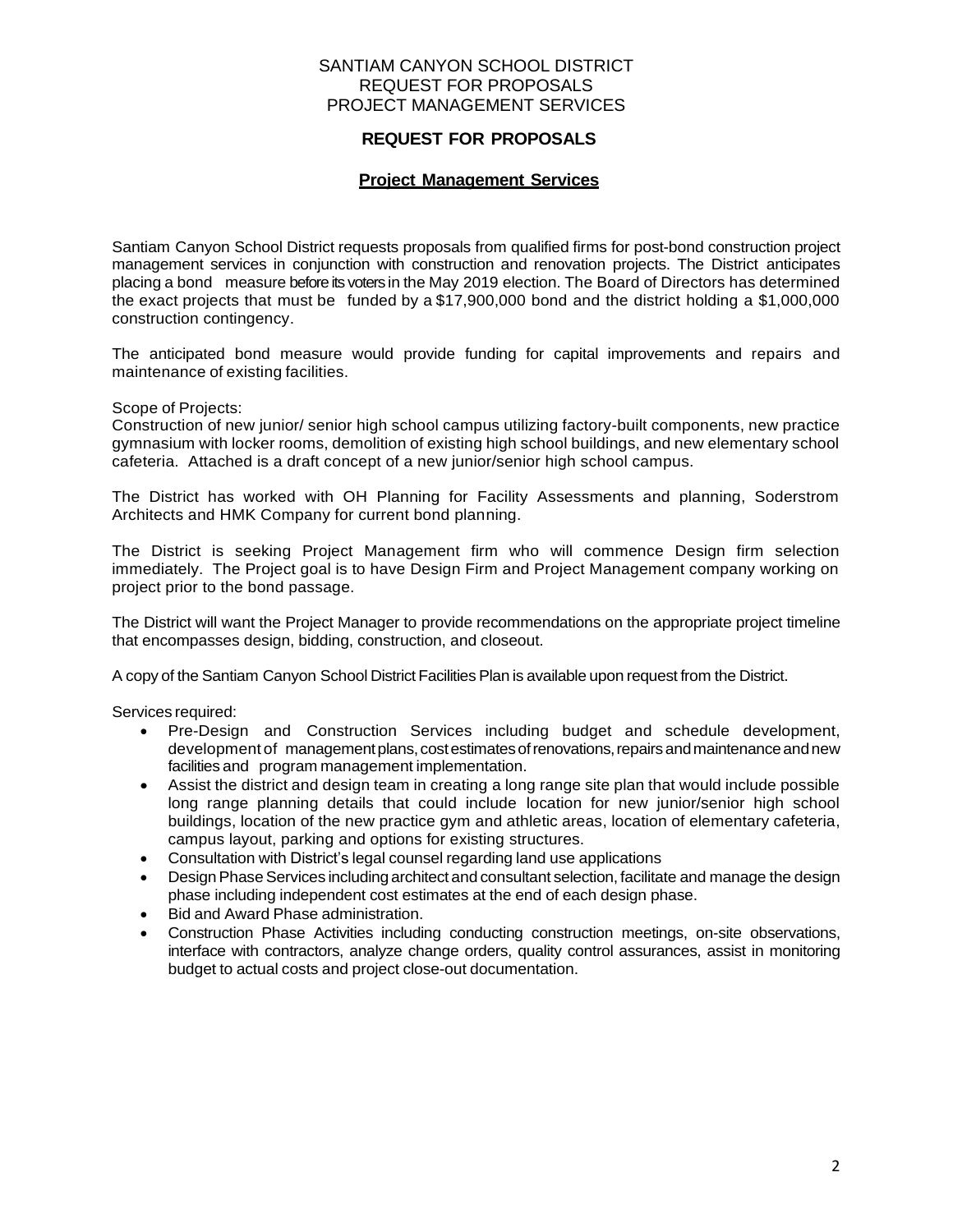Experience needed for successful management:

- Successful experience managing design, construction and closeout of K-12 facilities in the last 5 years.
- Project Manager designated for the project must have successful experience in managing K-12 construction projects.
- At least five years of demonstrated experience and understanding of local ordinances and statues for public projects in the state of Oregon.

Request for proposal packet, specifications, and clarifications are available by contacting Todd Miller, Superintendent at the District Office located at 150 SW Evergreen St. Mill City, OR 97360 or email todd.miller@santiam.k12.or.us.

Sealed proposals shall be received until 2:00 P.M., P.S.T., March 8, 2019 and should be labeled as followed and delivered to the following address:

> Project Management Services Proposal Attn: Todd Miller **Superintendent** Santiam Canyon School District PO Box 197 Mill City, Oregon 97360

> > Physical Address: 150 SW Evergreen St. Mill City, Oregon 97360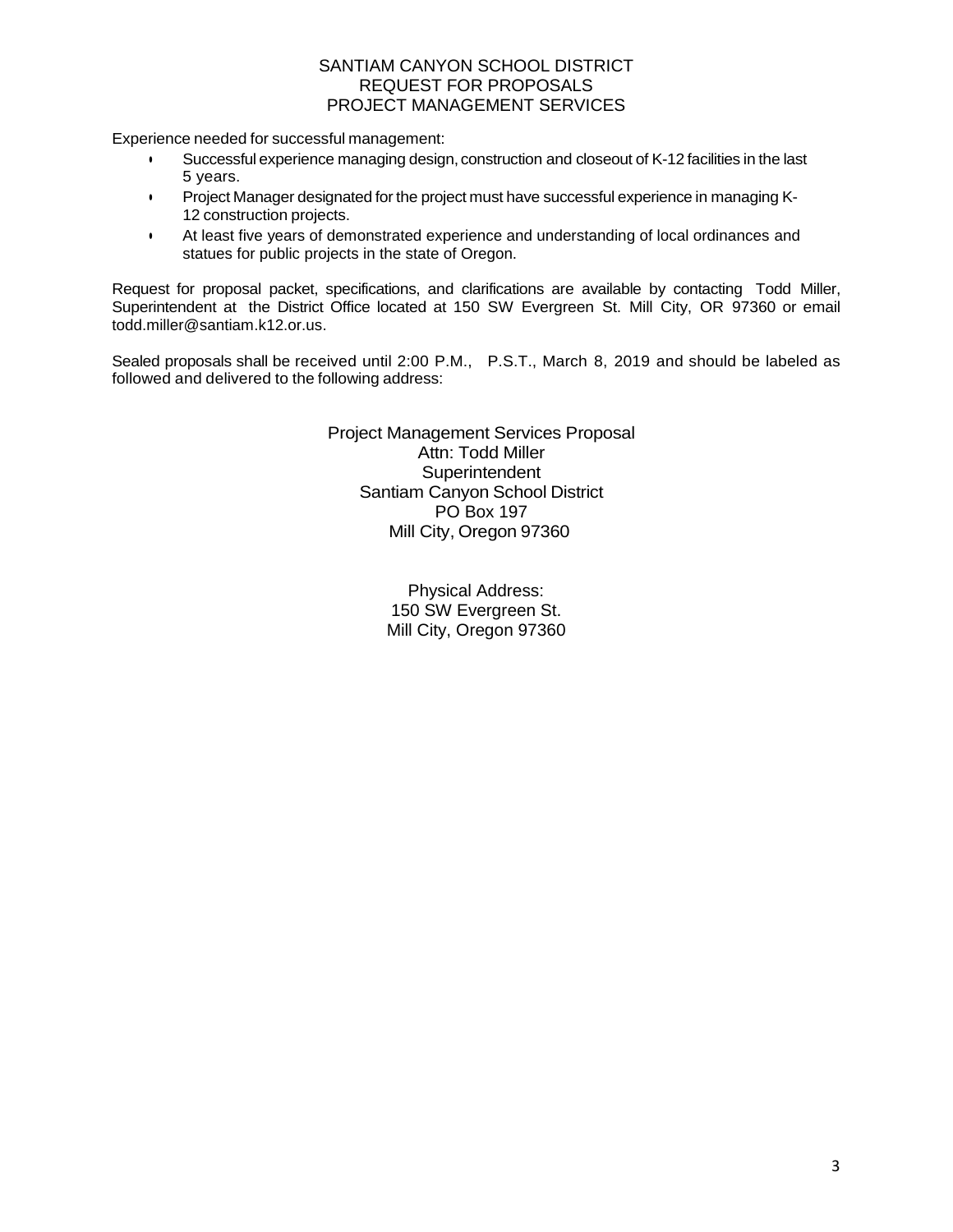#### **Construction Project Management Services Proposal**

Attention: Todd Miller **Superintendent** Santiam Canyon School District 150 SW Evergreen St. Mill City, Oregon 97360

## **ANNOUNCEMENT OF REQUEST FOR PROPOSALS**

Proposal Responses will be received at the **Santiam Canyon School District Office** located at: 150 SW Evergreen St. Mill City, OR 97360 until **2:00 PM PST, March 8, 2019**. No faxed or electronically submitted responses will be accepted.

A *mandatory* Pre-Proposal meeting and Project Orientation will be held **at the Santiam Canyon School District Office** located at: 150 SW Evergreen St. Mill City, Oregon 97360 at **1:00 PM PST, February 21, 2019.**

The District is seeking to select Owners Project Manager to provide Program, Project, and Construction Management for the renovations and upgrades at the Elementary and Junior/Senior High Schools as described in the RFP.

In accordance with ORS 279B.100, the District reserves the right to reject any proposal response not in compliance with all prescribed public procedures and requirements and to waive informalities in this proposal response process.

The Request for Proposals (RFP) may be obtained from Santiam Canyon School District, attention Todd Miller, Superintendent, email to todd.miller@santiam.k12.or.us and in addition to Yvonne Hanna, Business Manager, email to yvonne.hanna@santiam.k12.or.us.

Respectfully submitted,

Todd Miller **Superintendent** Santiam Canyon School District

Published:

Official Opening: March 9, 2019, at 8:00 AM PST

The process for selection of the project manager will be completed within 30 days.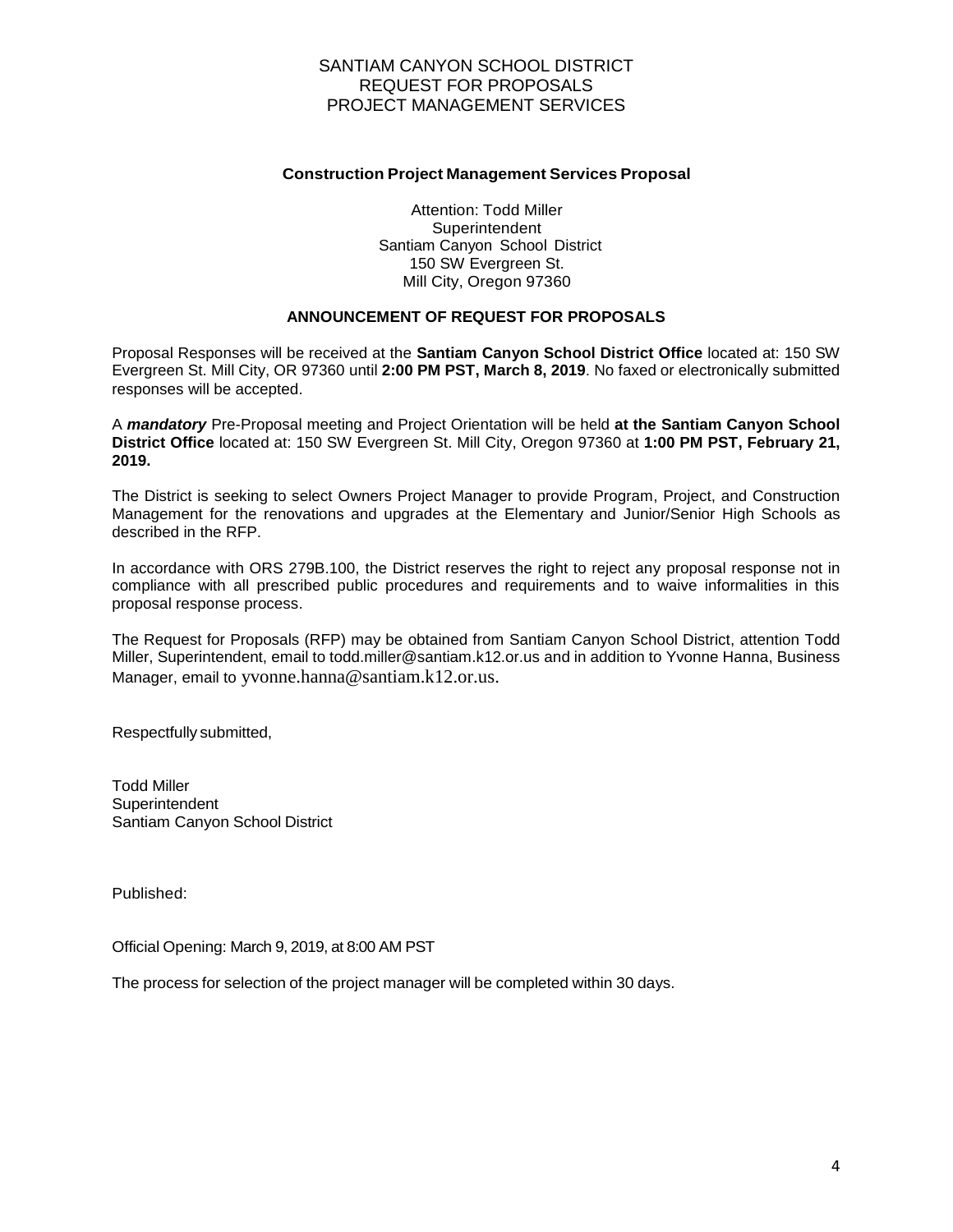#### A. **Proposal Format**

- A.1. Contact Person: All contact and questions regarding this Request for Proposal should be directed to Todd Miller, hereafter referred to as "Superintendent", by phone: 503-897-2321, Address: 150 SW Evergreen St. Mill City, OR 97360, or e-mail: todd.miller@santiam.k12.or.us
- A.2. Mandatory Pre-Proposal Meeting: All interested parties must attend a mandatory Pre-Proposal Meeting Project Orientation held at the **Santiam Canyon School District Office** located at: 150 SW Evergreen St. Mill City, OR 97360 at **1:00 PM PST, February 21, 2019.** Only those RFP responses whose respondents who attended the meeting will be evaluated. All others will be returned unopened. Subrogation of attendance is not allowed to firms who did not attend.
- A.3. Addenda: If needed, written clarifications to this RFP will be made in writing and sent to all proposers in the form of an addendum. An addendum will be e-mailed to all known proposers of record as recorded in the Superintendent's office. Only those representations made via written addenda shall be binding upon the District.
- A.4. Proposal Due Date: The Board of Directors of the Santiam Canyon School District ("District") will receive electronic proposals on a flash drive at the Administrative Office, 150 SW Evergreen St. Mill City, OR 97360 until 2:00 P.M., P.S.T., March 8, 2019 for Construction Project Management Services as described in the accompanying documents.

All proposals must be received at the Administrative Office no later than the date and time specified on the request for proposals. The District will not be responsible for proposals delivered by Proposer, Postal Department, or any other means to any location other than the Administrative Office.

A.5. Submission: All proposals shall be sealed in an opaque envelope or package and addressed as follows:

#### **Construction Project Management Services Proposal**

Attention: Todd Miller Santiam Canyon School District 150 SW Evergreen St. Mill City, Oregon 97360

In addition, the name and address of the proposer must appear on the outside of said envelope.

The proposal sheet of these specifications shall be signed with ink or indelible pencil, as follows:

- (1) In the case of an individual proposer, by such individual proposer.
- (2) In the case of a partnership, the name of the partnership must appear on such proposal and it shall be signed in the name of such partnership by at least one partner. In addition to such signature, the names of all partners shall be stated in the proposal.
- (3) In the case of a corporation, the corporate name shall be subscribed by the president or other managing officer, and there shall be set forth under the signature of such officer the name of the office he or she holds or the capacity in which he acts for such corporation.

Facsimile transmissions or other electronic media will not be accepted.

A.6. Quantity: Proposers shall provide one (1) electronic copy on a flash drive of their proposal and all attachments. One must be designated "original" and contain all required signatures.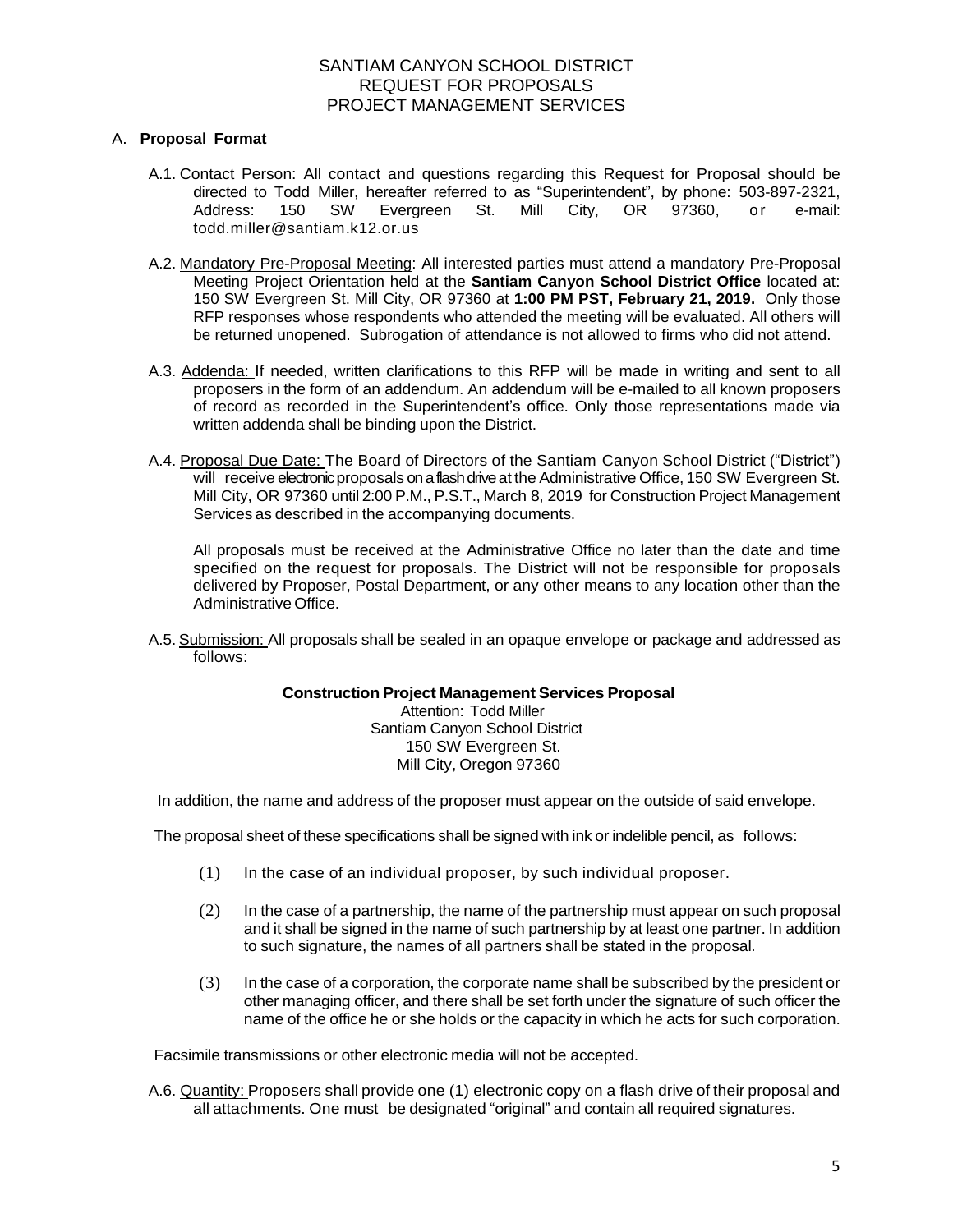- A.7. Page Limitation: Proposals shall be limited to 20 single sided pages with 11 point font, single line spacing. Proposer can provide as an attachment other relevant information the respondent would like the selection committee to consider specific to the Districts project providing it is not marketing materials.
- A.7. Withdrawal of Proposal: Proposers are to submit proposals that are accurate, complete and contain all terms and conditions that they feel are necessary. If after submitting a proposal, the proposer finds changes are necessary, the proposer may change or withdraw their proposal at any time up to the time of the proposal opening. However, after the opening, the proposal may not be changed or altered in any way. If accepted, a proposal is considered non-cancelable and the proposer will be expected to honor a binding contract. If for any reason the proposer does not perform, the District can be expected to take whatever action it believes appropriate, including but not limited to, the removal of that proposer's name from future bid lists.

No proposer may withdraw his proposal after the hour set for the opening thereof or before award of the Contract, unless said award is delayed for a period exceeding ninety (90) days.

An award of the contract to any proposer shall not constitute a rejection of any other proposal.

- A.8.Prohibition of Alterations: Proposals that are incomplete or conditioned, or that contain any erasures, alterations, or that contain irregularities of any kind, or that are not in conformity with the law may be rejected.
- A.9. Incurred Costs: The District is not liable for any costs incurred by providers in the preparation and presentation of their proposals. Proposals should be prepared simply and economically, providing a straightforward, concise description of provider capabilities to satisfy the requirements of the proposal. Special bindings, colored displays, promotional materials, etc., are not desired. Emphasis should be on completeness and clarity of content.

The District is not responsible for any costs of any proposers incurred while submitting Proposal, and all proposers who respond to solicitations do so solely at their own expense.

- A.10. Equal Employment Compliance Requirements: By submitting this proposal, the proposer certifies conformance to the applicable Federal Acts, Executive Orders and Oregon Statutes and Regulations concerning Affirmative Action toward equal employment opportunities. All information and reports that are required by the Federal or Oregon Governments having responsibilities for the enforcement of such laws shall be supplied to the District upon request, for purposes of investigation to ascertain compliance with such acts, regulations and orders. Santiam Canyon School District is an equal opportunity employer. Women and minority businesses are encouraged to apply for this contract.
- A.11. Transfer or Assignment: Neither this contract nor any interest therein shall be transferred to any other party or parties, and in case of such transfer, the District may refuse to carry out this contract, either with the transferor or the transferee. All rights of action for any breach of this contract by a successful proposer are reserved to the District. No officer of said District, nor any person employed in its service, is, or shall be, permitted any share or part of this contract or any benefit which may arise here from. The successful proposer further agrees to make payment promptly as due, to all persons supplying labor or material for the implementation of the work provided for herein. The successful proposer shall not permit any lien or claims to be filed or prosecuted against the District for or on account of any labor or material furnished aforesaid.
- A.12. Protest of Specifications: Any protest of a specification herein contained must be in writing and must indicate in detail the reason(s) for the protest and a suggested change in wording or specifications that would remedy the cause for protest. All protests must be received at the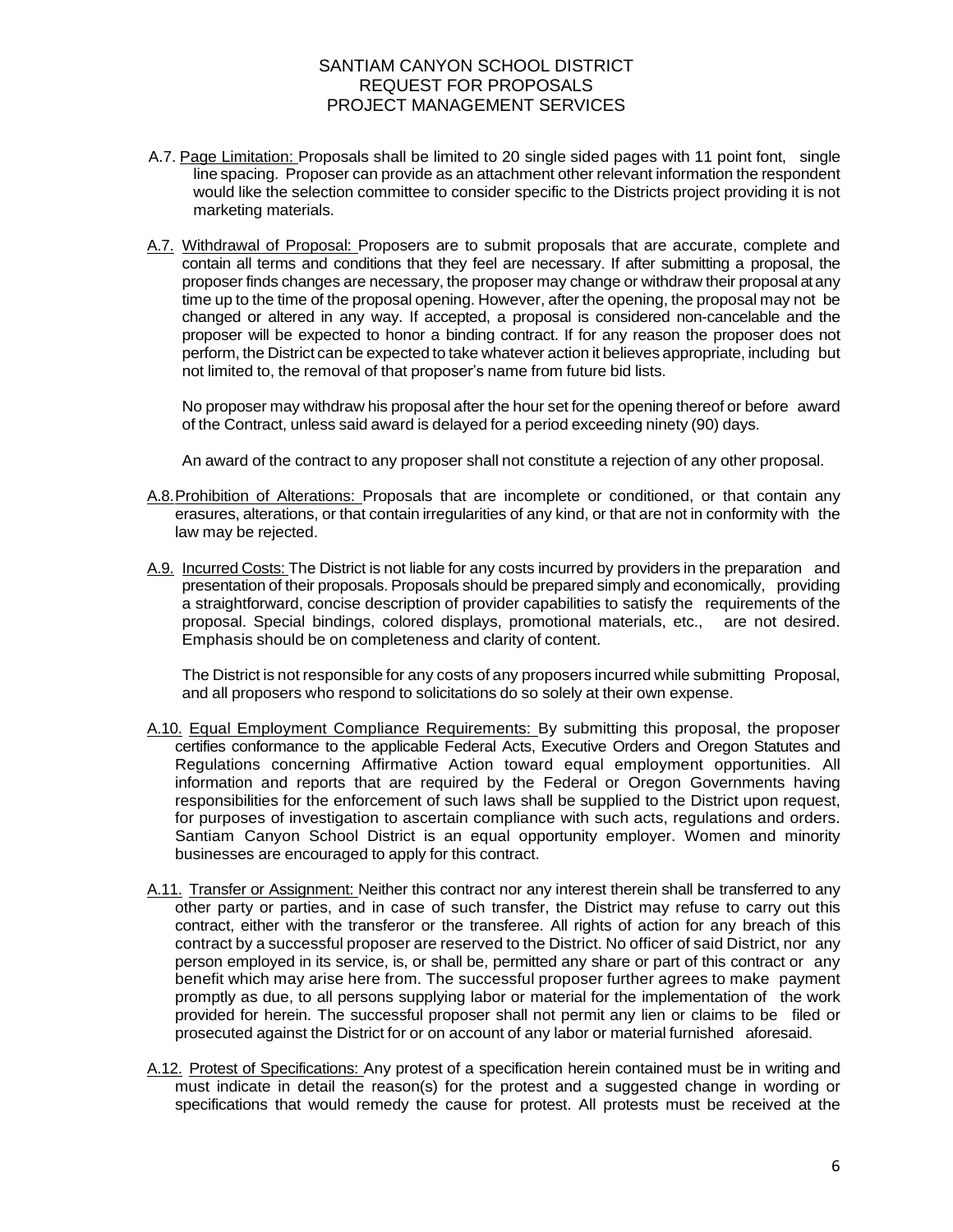Superintendent's office at the Santiam Canyon School District's Administrative Office (same name and address as the proposals) by 2:00 P.M. February 22, 2019. All complaints received prior to said time will be reviewed and acknowledged.

Pursuant to ORS 279B.405, the District will consider a prospective Proposer's written protest of the RFP specifications or procurement process only if it includes all of the following:

- 1. Sufficient information to identify the solicitation that is the subject of the protest;
- 2. The grounds that demonstrate how the procurement process is contrary to law or how the solicitation document is unclear, unnecessarily restrictive, or legally flawed;
- 3. Evidence or supporting documentation that supports the grounds on which the protest is based; and
- 4. A statement of the desired changes to the procurement process or the solicitation document that the prospective Proposer believes will remedy the conditions upon which the prospective Proposer based its protest.

Those complaints deemed by the Superintendent to have merit will be given consideration and, where applicable, a change in specifications or a delay in the opening may be granted by the submission of an Addendum, issued by the district, to those of record holding specifications.

Those complaints not deemed by the Superintendent worthy of changing said specifications or delaying said opening will be given consideration, and the individual or company will be notified as to the reason. Said complainant may then wish to appeal to the School District Board of Directors, as Public Contracting Review Board to review the complaint and make a final decision. Written appeals to the Public Contracting Review Board must be received within 9 calendar days of the advertisement.

Should vendors feel that any specification limits competition, they are encouraged to follow through with their "Protest of Specifications" as outlined.

- A.13. Disclosure of Intent: No employee or elected official of the District may own more than 5% of a business that is submitting a proposal on any awards with the District unless it is fully disclosed in the proposal documents.
- A.14. Contract Provisions: The contract must provide that the district, and its duly authorized representatives shall have access to the Contractor's books, documents, papers and records directly pertinent to the contract for the purpose of making audit, examination, excerpts and transcripts. The contract must also include a provision indicating that subcontracts for any of the work scheduled under the contract may not be entered into without prior written approval from the District.

## B. **Proposal Requirements:**

B.1.The submitted proposal shall include a readily identifiable response to each of the following:

#### **Cover letter:**

Include cover letter, signed by a duly authorized agent of the company/individual, expressing the firm's or individual's overview, office location, service area, and interest and understanding of the program.

#### **Firm:**

- B.1.a.Describe your firm including office location, service area, volume of construction project management services, length of time in industry, and financial stability.
- B.1.b.Describe your firm's relevant experience as a construction project manager on K-12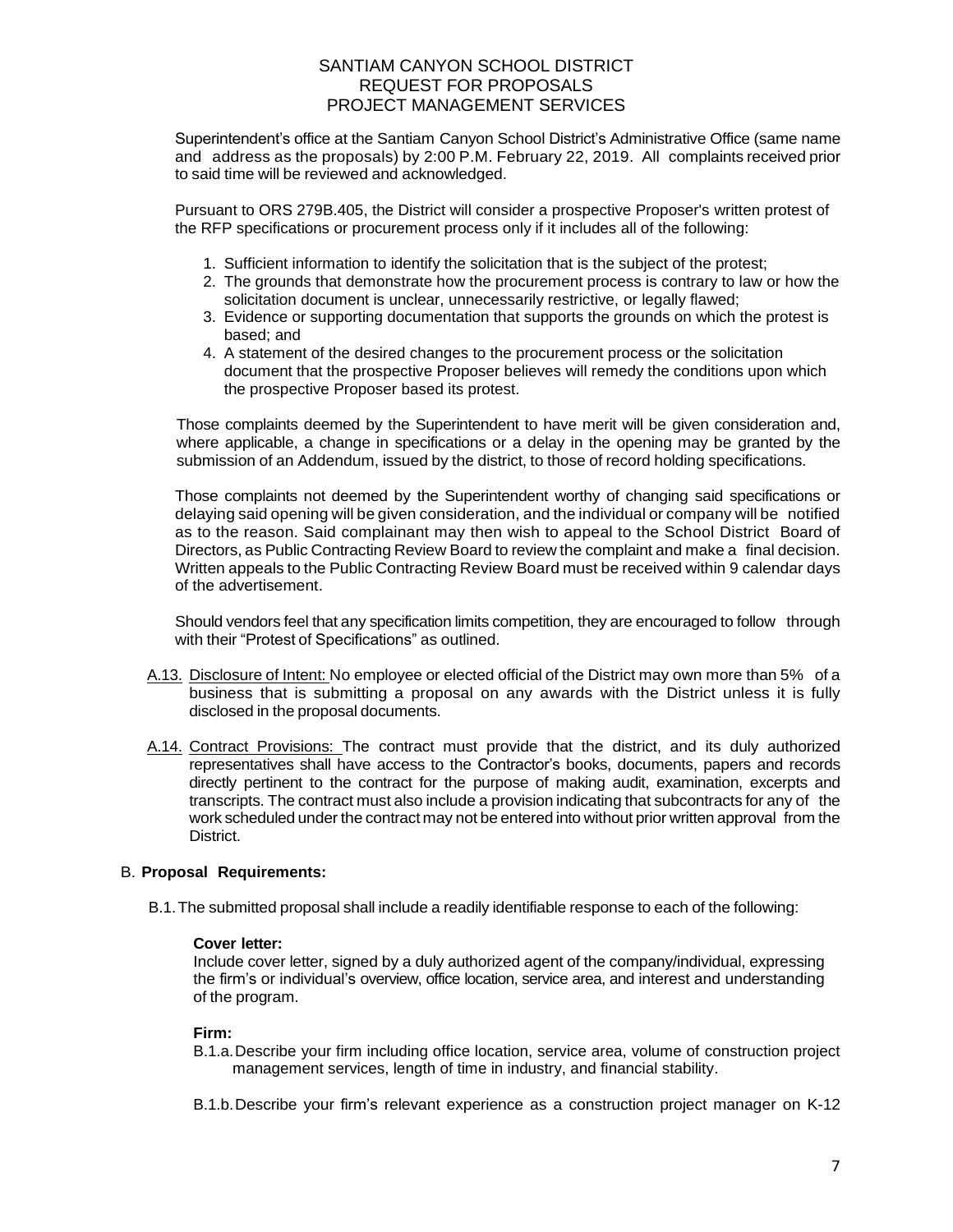educational projects or other public projects within the region. Provide a reference contact person and phone number for every school project (over \$10,000,000) the firm has completed in the last five years.

B.1.c.Describe the coverage level and provider of your professional liability insurance.

#### **Project Manager:**

- B.1.d.Identify the specific personnel, to whom responsibility for the District's project will be assigned, including individual name(s), title(s), role(s), and relevant experience. Identify the lead project manager and provide three reference contact persons and phone numbers. Discuss other simultaneous project assignments these staff are involved with, their duration and commitment requirements as a percentage of time of the named staff.
- B.1.e. If proposing more than one person for the program, provide an organizational chart of project team hierarchy and briefly describe each person(s) role on the program and their commitment as a percentage of their time to the District's program

#### **Program Approach:**

- B.1.f.Describe your firm's philosophy of service as the District's representative.
- B.1.g. Describe your firm's approach to effective project communications, collaborative team management, and the project manager's role as the District's representative to coordinate services of the architect and work of the contractor towards accomplishment of project goals of the District.
- B.1.h. Describe your firm's approach/methodology to effectively manage the District's expectations and the program's budget, schedule and quality of work.
- B.1.i. Describe what special services, systems or qualifications your firm has that would benefit the District in carrying out this program.
- B.1.j. Provide a schedule detailing aspects of the project and when they will be completed, including possible summer work. Additionally, please include advertisement, scoring and selection of design professionals, surveyor, geotechnical, etc. (Schedule to be added as an appendix and not included in RFP page count.)
- B.1.k. Describe your firm's process for selecting a design professional and their sub consultants, and contract for construction (i.e. will CM/GC be utilized or traditional Design-Bid-Build). Furthermore, explain, in detail, the aspects of the scope of work you intend to include in the architect's scope and if you intend to use design-build, OFOI, OFOICC, or OFCI strategies.
- B.1.l. Describe your firm's process for managing and reporting the project budget. Include with your proposal a sample project budget report. (Sample budget to be added as an appendix and not included in RFP page count.)

#### **Fee Structure:**

- B.1.l. Describe your proposed fees, escalation rates and expense structure for construction project management services. The unit rates provided shall be the basis for fee negotiations with the successful firm.
- B.2 District is tax exempt. All taxes will be the responsibility of Proposer. Pursuant to ORS 279B.045, by submission of a proposal, the Proposer certifies that the Proposer has complied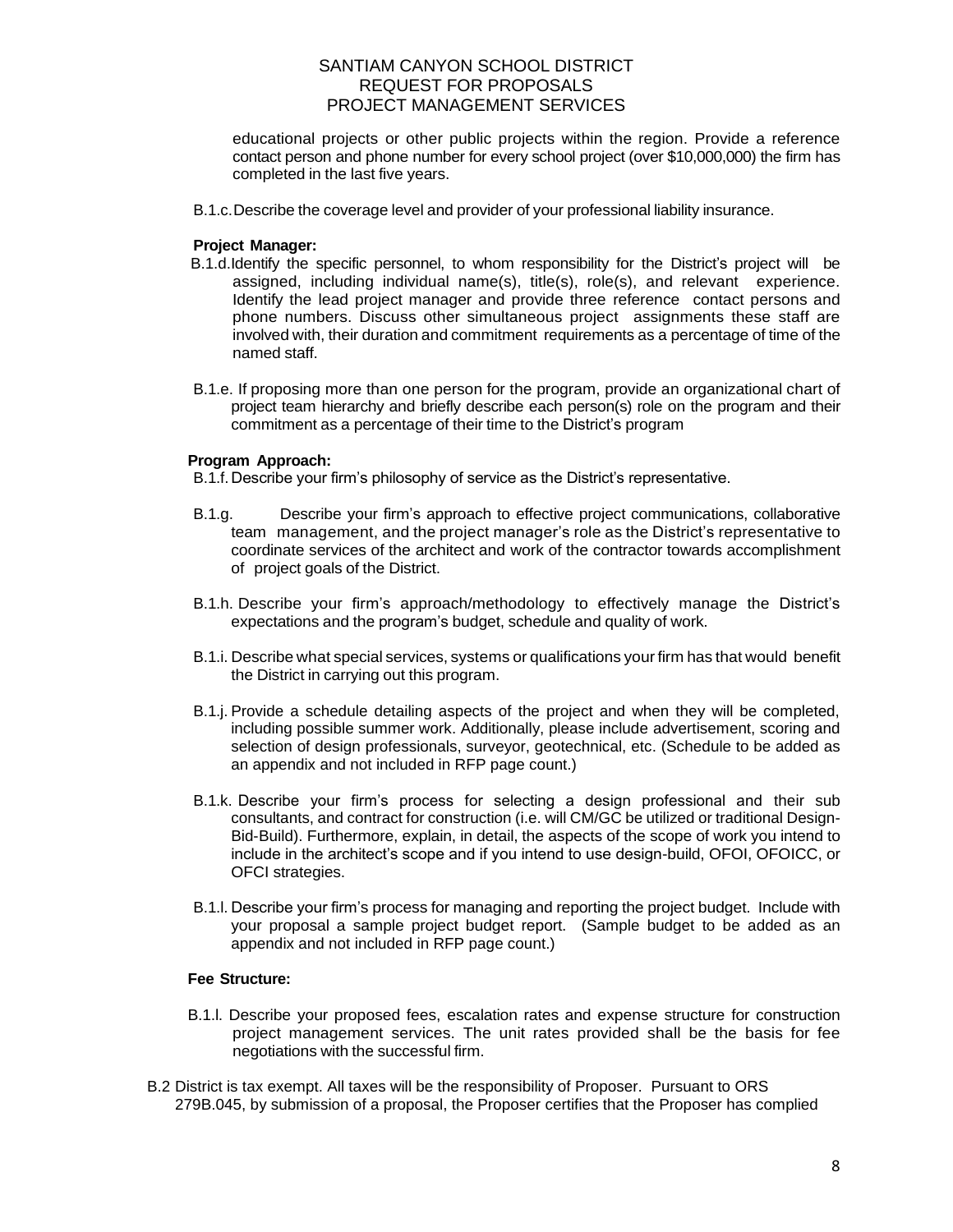with the applicable tax laws of the state or a political subdivision of the state, including, but not limited to, ORS 305.620 and ORS Chapters 316, 317, and 318.

B.3 Each Proposer, by the submission of a proposal, assents to each and every term and condition set forth anywhere in these specifications, or addenda added thereto, and agrees to be bound thereby.

## C. **Selection Process**

C.1. Selection Committee: The proposals shall be subjectively evaluated by the Committee with points assigned based upon desirable features. Those proposals submitted that do not meet mandatory requirements outlined in Instruction to Bidders and Specifications will not be rated.

The Selection committee may consist of:

Board members **Superintendent** Business Manager School District Administrator Members of the project advisory committee Other persons as deemed necessary by the Superintendent

The role of the Selection Committee shall include a complete review of all documents submitted and may include conferring with selected clients of the proposing firm(s). The Committee may also conduct interviews, site visits, demonstrations, or informational and group activities with Proposers for the purpose of clarification to ensure full understanding of, and responsiveness to, the solicitation documents or to consider and respond to requests for modifications to the proposal requirements. The District will use procedures designed to accord Proposers fair and equal treatment with respect to any opportunity for discussion and revisions of proposals. The District will make the final decision on hiring a construction project management firm or firms.

Selection Committee members may not be contacted or solicited by any firm or individual submitting proposals during the proposal solicitation and review process. Violations of this requirement may result in disbarment from the selection process. Questions related to the Request for Proposals may be directed to Todd Miller, Superintendent.

Criteria: All proposals from qualified firms that provide all the minimum required qualifications will be evaluated on the following criteria.

- a.2.a.Firm: Demonstrated recent successful experience in K-12 school construction project or other similar public project management by the proposing firm. (30 points)
- b.2.b.Project Manager: Demonstrated recent successful experience in construction project management by the proposed lead project manager. (30 points)
- c.2.c. Approach to Program: Knowledge and understanding of the required services as shown through the proposed approach to managing the roles and responsibilities as outlined in Sections D-H – Scope of services. Ability to effectively manage budgets, schedules and quality on behalf of the District. Ability to represent District's interests in all phases of preand post bond services. (30 points)
- d.2.d. Fee structure: (10 points)

e.2.e.Interviews: The District, through the Selection Committee, if they deem necessary may at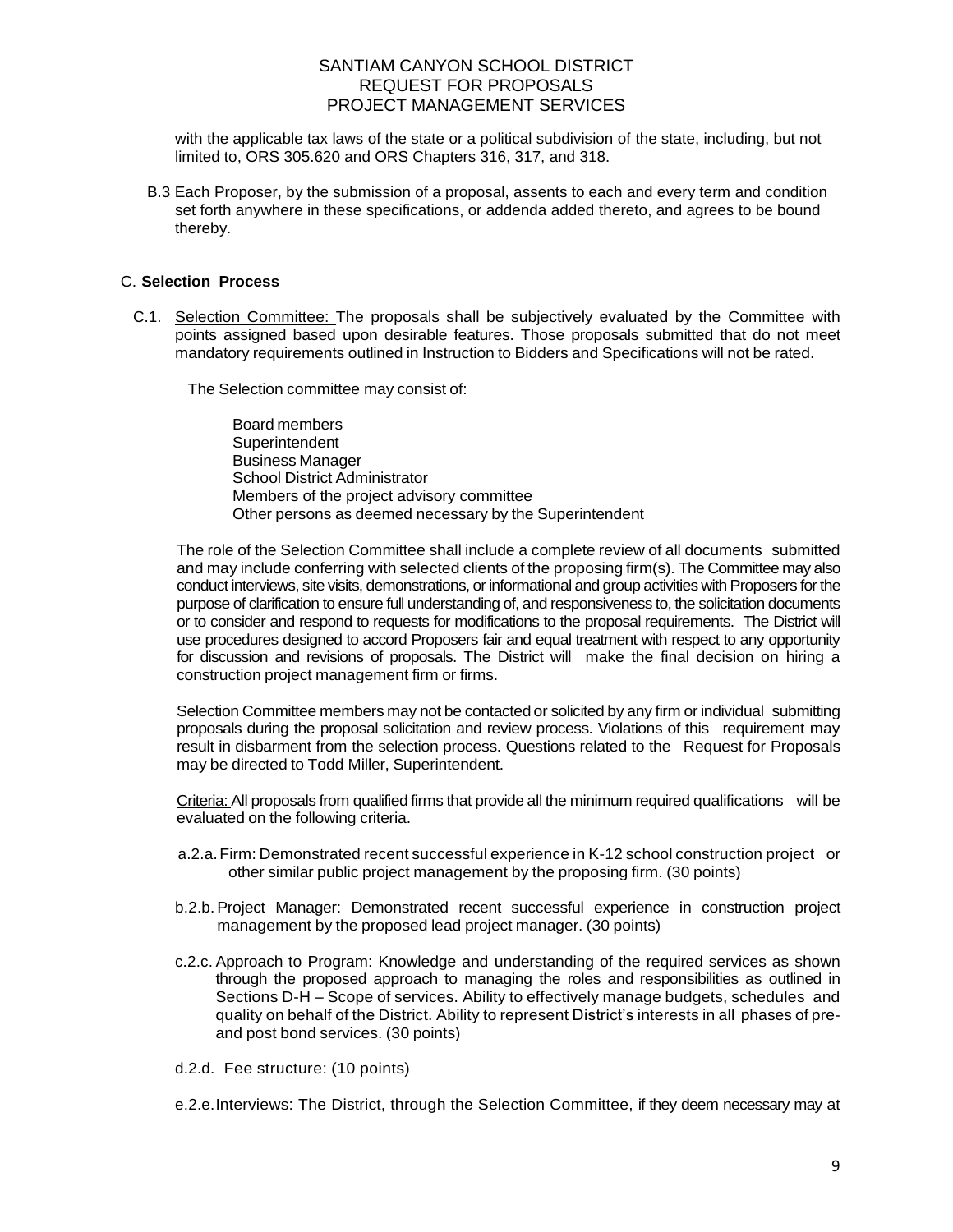their sole discretion invite one or more proposers to present their proposal, in person, to the committee. Interviews will be scored on thoroughness of preparation and fit with district needs. (50 points)

- C.2. Contract and Insurance Coverage: Within ten (10) business days afterreceipt of notice of proposal award, the proposer to whom the contract is awarded, shall draft and submit a written contract for District review and approval. Proposer shall make any and all changes mutually agreed to by the District and proposer. Any such contract shall provide substantially that:
	- 1. Incorporation. All specifications, terms and conditions contained in the Request for Proposal shall be incorporated by reference and made a part of a contract awarded to the successful proposer.
	- 2. Payment. Payment shall be based upon the pricing described in the proposal. Payment shall be made after satisfactory performance of the contractual services, in accordance with all of the provisions thereof, and within thirty (30) days of receipt of a properly completed invoice.
	- 3. Type of Agreement. The agreement shall be based on the services as set out in this RFP.
	- 4. Duration. The contract shall be awarded for the duration of the assigned project subject to all applicable federal, state and local laws, statutes, ordinances, rules, regulations, orders or other legal requirements, and reasonable interpretations of the same.
	- 5. Specific Provisions.

The District, and its duly authorized representatives, shall have access to the Contractor's books, documents, papers and records directly pertinent to the contract for the purpose of making audit, examination, excerpts and transcripts.

Subcontracts for any of the work scheduled under the contract may not be entered into without prior written approval from the District.

Should the successful proposer/contractor fail to meet established performance standards, the District reserves the right to: (1) reduce or withhold payment to contractor; (2) require the contractor to perform, at the contractor's expense, additional work necessary to perform the identified scope of work or meet the established performance standards; or (3) declare a default, terminating the contract and seeking damages and other relief available under the terms of the contract or pursuant to any other applicable law.

6. Amendment. The contract may be amended so long as the original contract allows for the particular amendment and the services provided under the amendment are included within the scope of the project

Except as provided herein, the District reserves the right to negotiate any other contract terms it deems necessary.

Upon mutual consent to the agreement, consultant shall furnish a certificate of insurance acceptable to the District.

- C.3. Notice of Intent to Award: The District will provide written notice of its Intent to Award to all Proposers at least seven (7) days before the Award of a Contract. The District's Award will not be final until the later of either:
	- 1. The expiration of the award protest period date stated below; or
	- 2. The District provides written decisions to all timely-filed protests denying the protests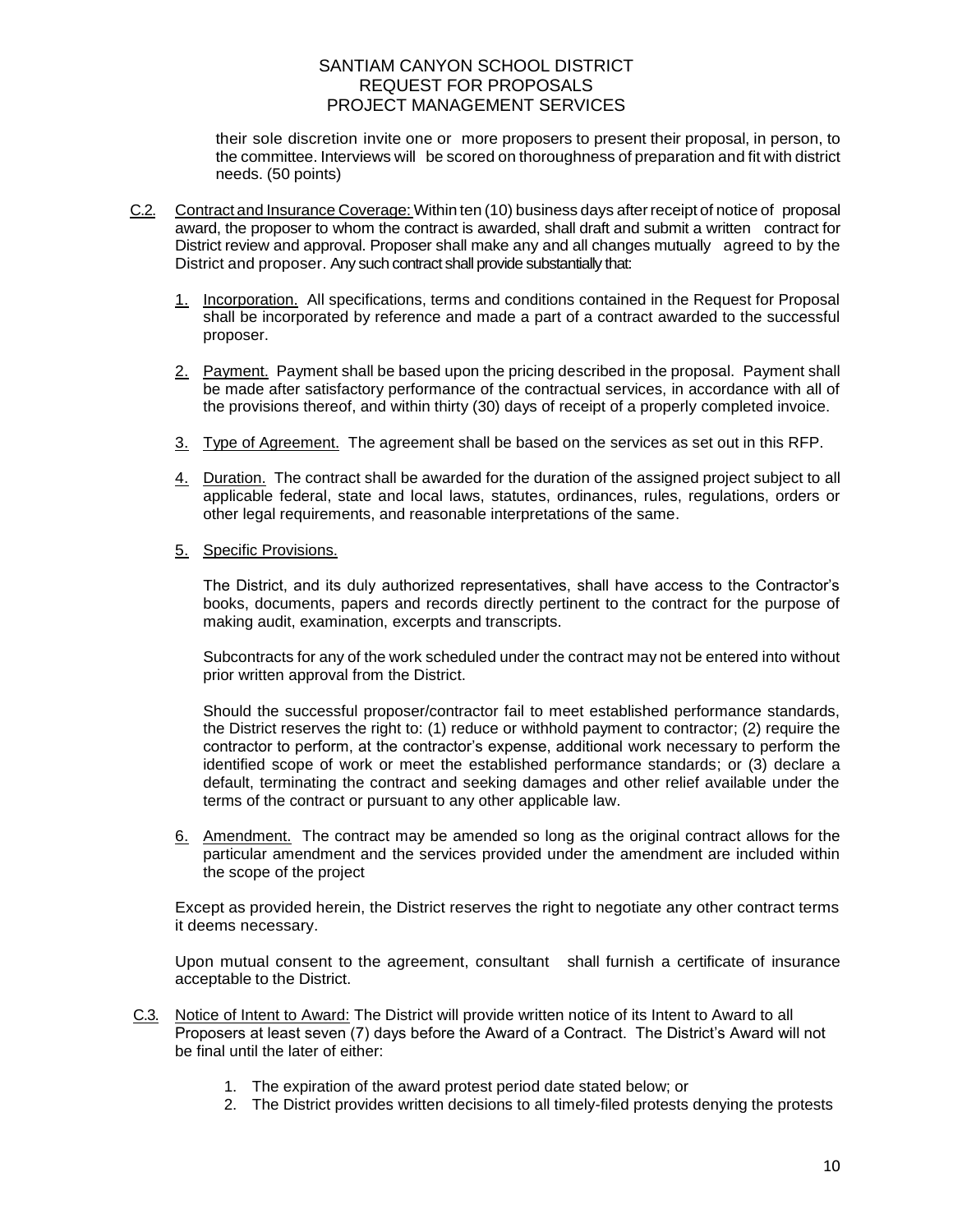and affirming the award.

The apparent successful proposer will be notified in writing of its apparent winning proposal, and a contract will be drawn that will include reference to this RFP, its addenda, the Proposer's proposal, and any additional contract language that may be required by District or by law. All other Proposers will be notified that the apparent winning proposal has been selected.

Pursuant to ORS 279B.060(6)(a), proposals will not be open for public inspection until the Notice of Intent to Award is issued. Pursuant to ORS 279B.060(6)(b), the only information that will be shared at the proposal opening is the name of the parties that submitted a proposal.

C.4. Protest of the Award: Protest of the award of the project to any particular contractor shall be presented to the Superintendent in writing within five (5) calendar days of the notice of intent to award of the contract.

Pursuant to ORS 279B.410, such protests shall explicitly state the reason for the protest and explain how the protesting party has been adversely affected. The proposer is adversely affected if the Proposer would be eligible to be awarded the contract in the event that the protest is successful; and the reason for the protest is:

- 1. All higher-ranked proposals are nonresponsive;
- 2. The District has failed to conduct the evaluation of proposals in accordance with the criteria or processes described in the solicitation materials;
- 3. The District has abused its discretion in rejecting the protestor's proposal as nonresponsive; or
- 4. The District's evaluation of proposals or the District's subsequent determination of the award is otherwise in violation of Santiam Canyon School District Public Contracting Rules or the Public Contracting Code.

No protest against the award of the contract shall be considered after the deadline established for submitting such protest. The time for submitting such protests shall commence to run upon contractor's receipt of notice from the District as to the award of the contract. Unless earlier receipt is established, receipt of notice of award of the contract shall be deemed to have occurred no later than three (3) days following the mailing of written notice to contractor addressed to contractor's address as stated in contractor's proposal.

Upon receipt of any such complaint, the Superintendent shall consider same and may hold in abeyance the completion of final contract documents until consideration of the protest and issuance of any determination on the protest, which may include, a denial thereof, a re-opening of the proposal process, or any other appropriate remedy as the circumstances may suggest.

If the protest is not settled or resolved by mutual agreement, the Superintendent, or such person's designee, shall issue a written decision on the protest in a timely manner. After the District has issued its response, Proposer may seek judicial review in the manner provided in ORS 279B.415.

- C.5. Reservations: The Board of Directors of Santiam Canyon School District herein expressly reserves the following rights.
	- C.4.a To negotiate separately with any source whatsoever in any manner necessary to serve the best interest of the District. The district does not intend to award a contract solely on the basis of any response made to this request for proposals or in any way to pay for information solicited or obtained. The information obtained will be used in determining what seems to best serve the interest of the District.
	- C.4.b To make or conduct any investigation or inquiry deemed appropriate to confirm or deny representations made in the proposals.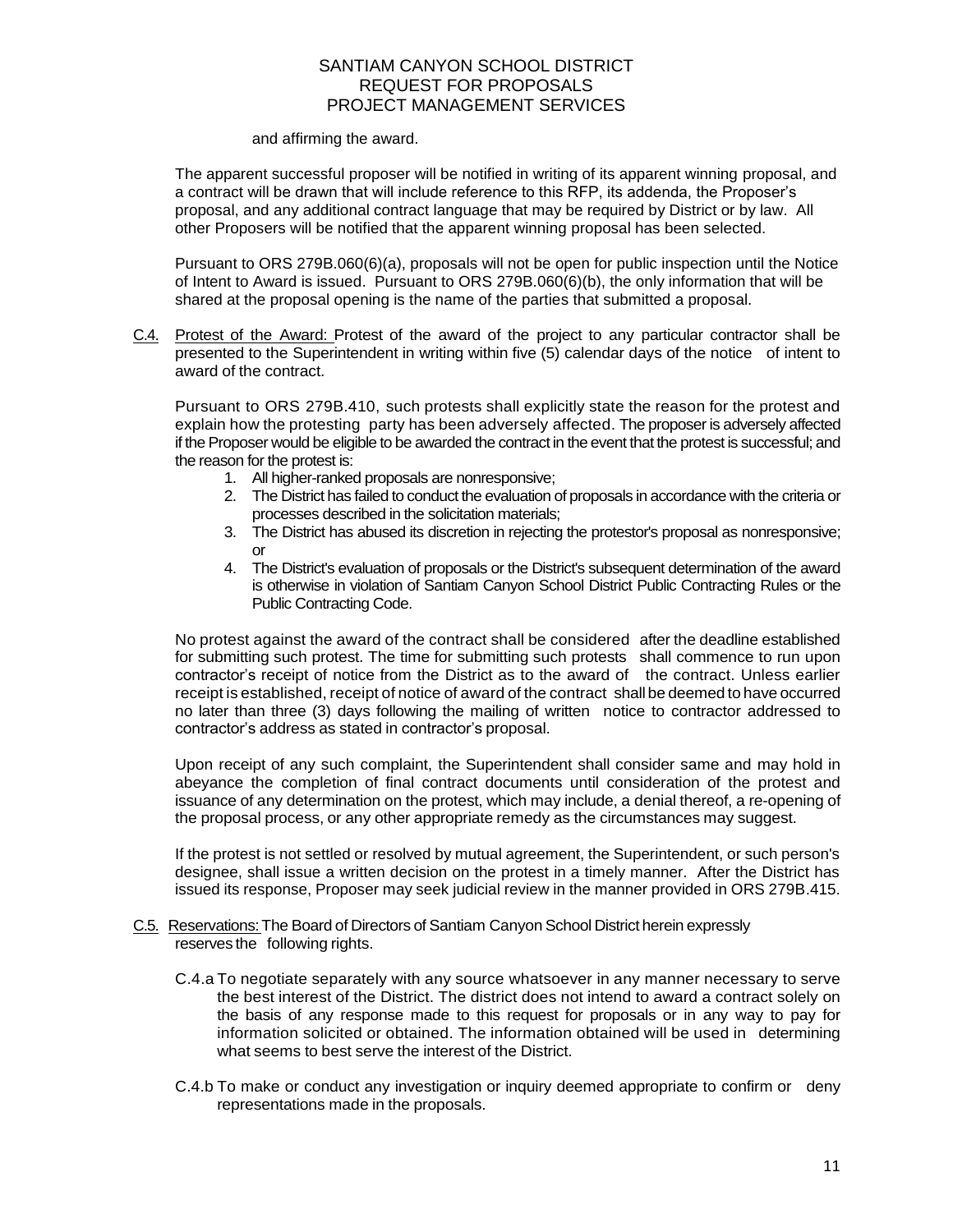- C.4.c To reject any or all proposals or delay or cancel the RFP in conformance with ORS 279B.100 and to waive informalities in proposals.
- C.4.d To consider the competency and responsibility of proposers and of their proposed subcontractors in making the award.
- C.4.e In the event any proposer or proposers to whom the contract is awarded shall default in executing said formal contract or in furnishing satisfactory insurance coverage within the time and in the manner hereinafter specified, the district may award the contract to another proposer or proposers.
- C.4.f In the event only one proposal is received, the District may, at its election, return the proposal unopened.
- C.4.g To make the award based on its best judgment as to which proposal best meets the District's expectations of a program of the highest quality and innovation.
- C.4.h To make such changes or corrections in plans, specifications, or quantities, as it may deem necessary or desirable prior to the proposal opening. Proposers will be notified of such changes in writing by addenda mailed to the address on file in the Superintendent's Office.
- C.4.j. To cancel the contract upon written notice at any time the District, in its sole judgment, determines that the provider is not meeting the needs of the District.

C.6. Disclosure: Proposals will be considered confidential materials and will not be made a part of the public record until after the evaluation process is completed. Said files including the evaluation report will then be available for public review.

C.7. General: The contracted project manager would work under the direction of the Superintendent and report to the Superintendent, Business Manager and Board of Directors. The contracted project manager would be involved in all phases of the project work from pre- bond planning through design, construction and project closeout, as described in detail below. In addition, the construction project management firm will provide technical, clerical and managerial staff assistance to the Superintendent for the specific tasks described hereunder for each assigned project in the capital construction program. If awarded the contract, the contracted project manager and/or construction project management firm shall meet, and subsequently cause all architects/engineers and contractors to meet, the highest standards prevalent in the industry or business most closely involved in providing the appropriate services.

- D. **General Services:** If awarded the contract, the contracted project manager and/or construction project management firm agrees to do the following in accordance with all applicable federal, state and local laws, statutes, ordinances, rules, regulations, orders or other legal requirements, and reasonable interpretations of the same:
	- D.1. Act as owner's representative during all phases of project on behalf of the District;
	- D.2. Generate and distribute throughout all phases management information reports detailing project progress, schedule and monthly project budget status updates;
	- D.3. Report on a regular basis and/or as otherwise requested by Superintendent, to the Board of Directors;
	- D.4. Attend public meetings as a representative of the District;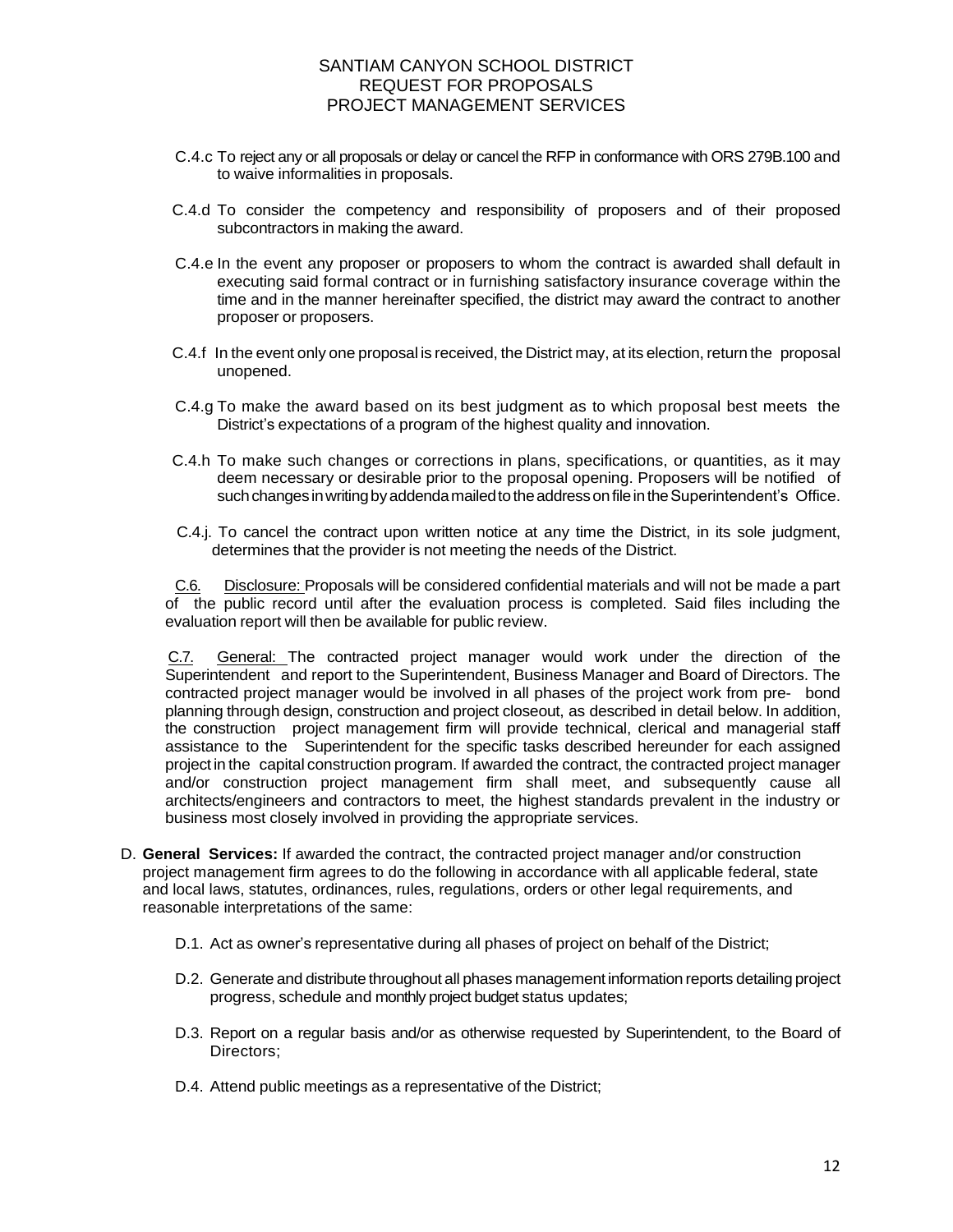- D.5. Establish, under the direction of the Superintendent, an in-district capital construction office, including maintenance of related records, documentation, design data, drawings, correspondence, etc., pertaining to the program;
- D.6. Serve as the District's representative in all matters with regulative authorities including but not limited to: Bureau of Labor and Industries, local/county building authorities, Division of State Lands, State/Local Fire Marshal, Building Inspector(s) and OR-OSHA;
- D.7. Provide regular presentations/tours to interested parties as requested by the Superintendent.
- E. **Design Phase Activities:** If awarded the contract, the contracted project manager and/or construction project management firm agrees to do the following in accordance with all applicable federal, state and local laws, statutes, ordinances, rules, regulations, orders or other legal requirements, and reasonable interpretations of the same:
	- E.1. Manage an RFP process to select an architectural firm(s) and/or engineering firm(s) to be named as project architects/engineers by the Board of Directors. The architectural and/or engineering firm will then be expected to participate and assist in any remaining Pre-Design and Construction Phase Activities. This activity will require attendance at one meeting of an architectselection committee and one meeting of the Board of Directors where they will appoint architect(s) of record;
	- E.2. Assist in the selection of consultants/contractors related to post-bond and construction activities and negotiation and administration of their contracts on behalf of the District.
	- E.3. Develop standard forms of consultant/contractor agreements with District counsel as required to complete post-bond phase activities. This includes architects, engineers and various other consultants.
	- E.4. Assist in the selection of the foregoing consultants/contractors and negotiation and administration of their contracts on behalf of the District.
	- E.5. Assist Architect/Engineer with development of General/Supplemental Specifications (Divisions  $0 & 31$ .
	- E.6. Prepare and implement procedures for administration of the design and construction contracts by both the Architect/Engineer and District (project specifications manual including accounting and reporting requirements).
	- E.7. Establish and implement cost monitoring, saving and control procedures. Review and provide recommendations and approval on all payment applications associated with the bond program.
	- E.8. Monitor design progress for conformance to the master schedule milestones, and update the master schedule as required.
	- E.9. Review all design documents and construction documents for compliance with District objectives and design standards. Provide written commentary and resolve all inconsistency based on District design standards and objectives.
	- E.10. Review of estimates prepared by independent consultants for compliance with budget parameters. In the event of any apparent cost overrun, immediately notify the district of the circumstances and develop corrective action to be taken.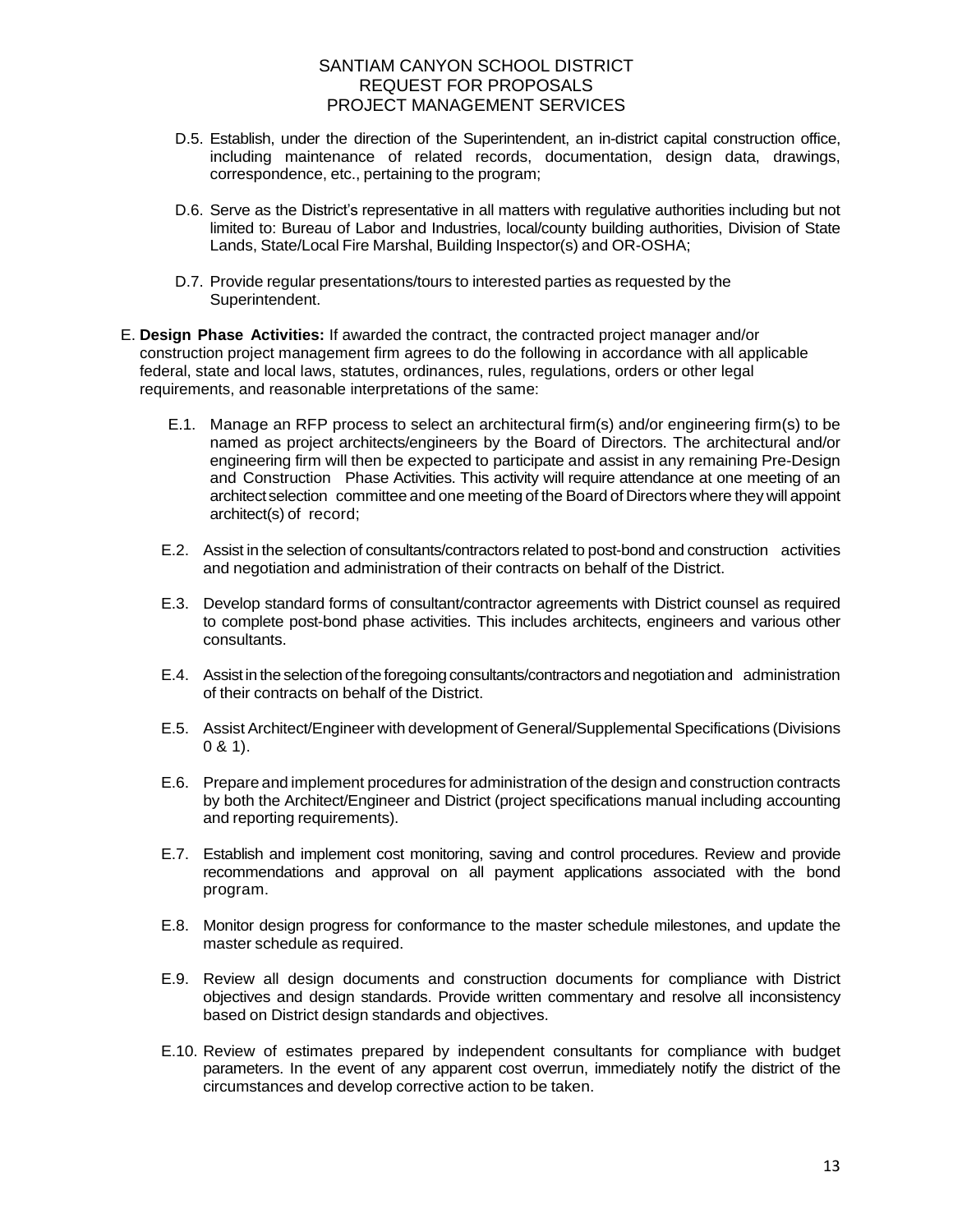- E.11. Coordinate periodic design review meetings, ensuring appropriate user and/or public participation.
- E.12. Verify proper coordination of separate construction contracts, if any, and incorporation of Districtfurnished materials, equipment and furniture into general contracts.
- E.13. Coordinate review of project constructability based on completed construction documents. Coordinate specifications for owner-furnished materials that are complete and ready for competitive bid, in compliance with State of Oregon Purchasing Policies and District Purchasing Procedures.
- E.14. Provide owner with various construction options and implement methods selected by owner that may involve cost savings, accelerated construction or other benefits to the owner.
- E.15. The District does not expect the proposer to establish an "office presence" in the district during the Design Phase.
- F. **Bid and Award Phase Activities:** If awarded the contract, the contracted project manager and/or construction project management firm agrees to do the following in accordance with all applicable federal, state and local laws, statutes, ordinances, rules, regulations, orders or other legal requirements, and reasonable interpretations of the same:
	- F.1. If an alternative contracting method is selected for use by the District, develop and administer the selection process for the General Contractor.
	- F.2. Assist the architect/engineer in preparation of the bid advertisement, and issue of the bid documents and addenda.
	- F.3. With the architect/engineer, conduct the Pre-Bid Conference.
	- F.4. With the District, receive and evaluate the bids/proposals, and make recommendations regarding contract award.
	- F.5. Coordinate the issue of the appropriate form of contract, notice-of-award, and notice-to-proceed to the contractor(s).
- G.**Construction Phase Activities:** If awarded the contract, the contracted project manager and/or construction project management firm agrees to do the following in accordance with all applicable federal, state and local laws, statutes, ordinances, rules, regulations, orders or other legal requirements, and reasonable interpretations of the same:
	- G.1. Conduct the Pre-Construction conference with assistance from architect/engineer.
	- G.2. Conduct weekly site progress meetings, and prepare and distribute meeting minutes.
	- G.3. Coordinate, evaluate, recommend and expedite the processing of contractor change order proposals and time extension requests.
	- G.4. Evaluate and recommend District action regarding changes to construction schedule.
	- G.5. Conduct on-site observation of work in progress for compliance with the contract documents. Recommend corrective action for work found not in compliance, and monitor contractor response. Site observation visits shall be conducted as often as required for project manager to effectively manage and document the progress of construction and to effectively and efficiently resolve outstanding issues.